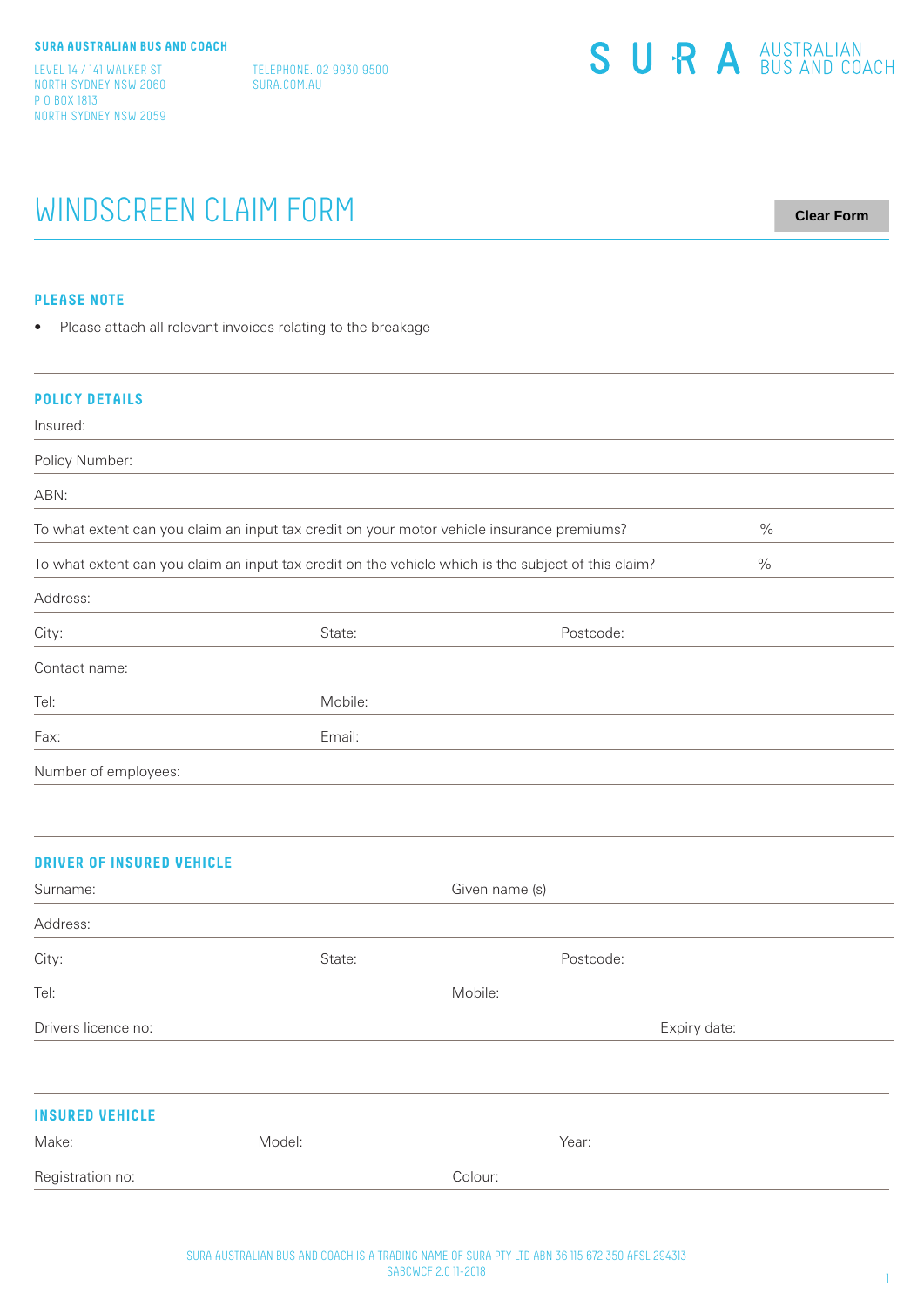| <b>PARTICULARS OF BREAKAGE</b> |                                   |                                         |  |
|--------------------------------|-----------------------------------|-----------------------------------------|--|
| Type of windscreen:            |                                   |                                         |  |
| (Laminated, tinted etc.)       |                                   |                                         |  |
| Date breakage occurred:        | Location where breakage occurred: |                                         |  |
|                                |                                   |                                         |  |
| Type of incident?              |                                   |                                         |  |
| $\Box$ Thrown rock             | Other missile<br>$\mathcal{L}$    | $\Box$ Any other cause (please advise): |  |
| Amount claimed: \$             |                                   |                                         |  |
| Windscreen                     | Drivers Window                    | Rear Window                             |  |
| Passenger window               | <b>LH Side</b>                    | <b>RH</b> Side                          |  |
| Other (please specify)         |                                   |                                         |  |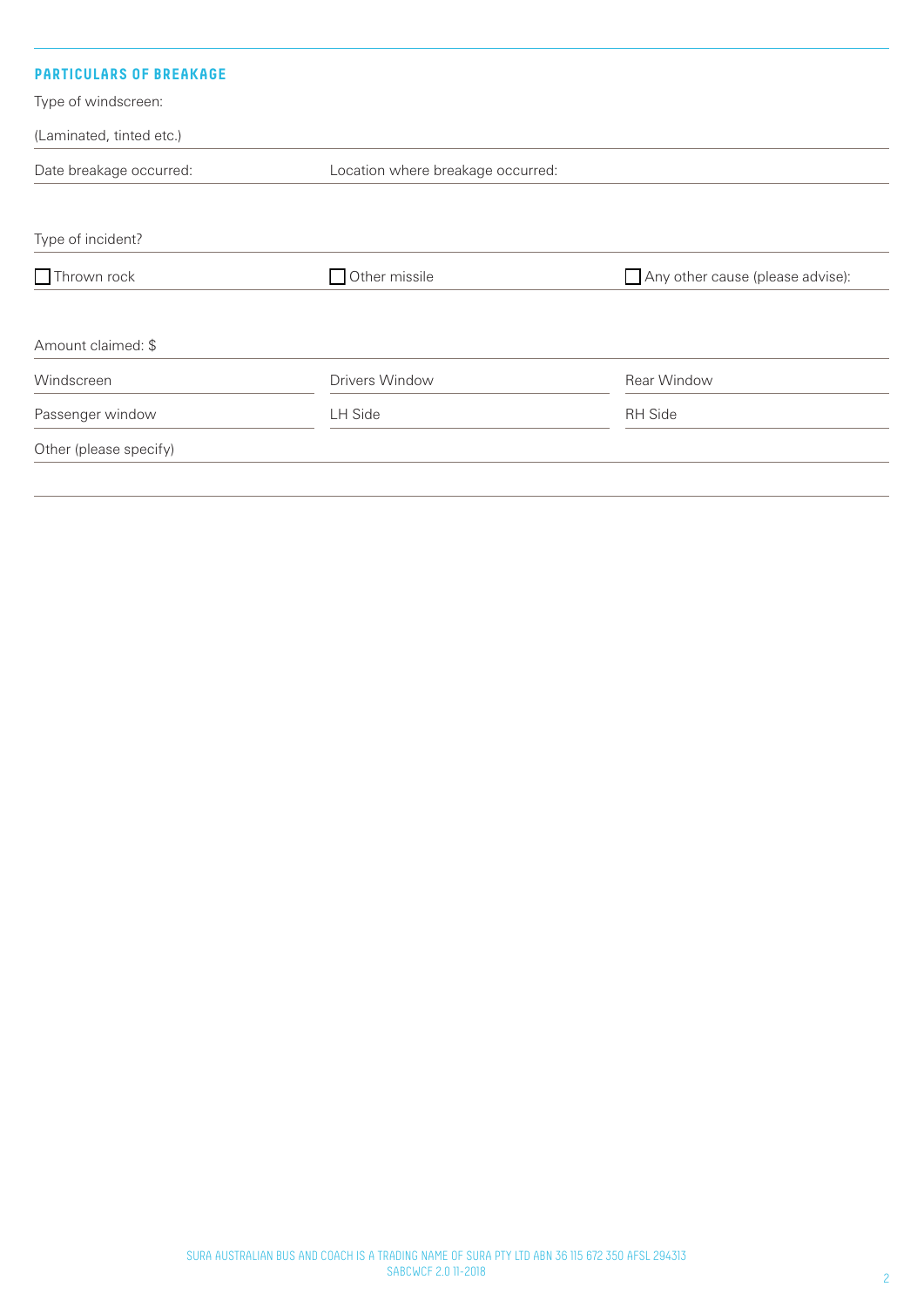# **AGENT OF THE INSURERS**

SURA Australian Bus and Coach acts as an agent of the Insurer and not as your agent when issuing insurance policies, dealing with or settling any claims. This is an important document please read it carefully.

## **PRIVACY STATEMENT**

We are committed to protecting your privacy in accordance with the Privacy Act 1988 (Cth) and the Australian Privacy Principles (APPs), which will ensure the privacy and security of your personal information.

The information provided in this document and any other documents provided to us will be dealt with in accordance with our Privacy Policy. By executing this document you consent to collection, use and disclosure of your personal information in accordance with our Privacy Policy. If you do not provide the personal information requested or consent to its use and disclosure in accordance with our Privacy Policy, your application for insurance may not be accepted, we may not be able to administer your services/products, or you may be in breach of your duty of disclosure.

Our Privacy Policy explains how we collect, use, disclose and handle your personal information including transfer overseas and provision to necessary third parties as well as your rights to access and correct your personal information and make a complaint for any breach of the APPs.

A copy of our Privacy Policy is located on our website at www. sura.com.au

Please access and read this policy.

If you have any queries about how we handle your personal information or would prefer to have a copy of our Privacy Policy mailed to you, please ask us.

If you wish to access your file please ask us.

#### **GENERAL INSURANCE CODE OF PRACTICE**

We proudly support the General Insurance Code of Practice (the 'Code'). The purpose of the Code is to raise the standards of practice and service in the general insurance industry.

For further information on the Code, please visit www. codeofpractice.com.au or alternatively you can request a brochure on the Code from SURA Australian Bus and Coach.

# **COMPLAINTS AND DISPUTES RESOLUTION**

We view seriously any complaint made about Our products or services and will deal with it promptly and fairly.

If You have a complaint please first try to resolve it by contacting the relevant member of Our staff.

If the matter is still not resolved, please then contact Our Internal Disputes Resolution Officer on (02) 9930 9500, or by email at IDR@SURA.com.au or by writing to Us at the address for SURA given above. They will seek to resolve the matter in accordance with the General Insurance Code of Practice and Our Dispute Resolution procedures.

You can contact Us if You want more information on Our procedures.

If You are a natural person or a small business, and You are not satisfied with the final decision, You may wish to contact the Australian Financial Complaints Authority (AFCA). The AFCA is a free independent external disputes resolution service provided to customers to review and resolve complaints where We have been unable to satisfy Your concerns.

For further details You can visit their website at www.afca.org.au or contact them:

## Australian Financial Complaints Authority

PO Box 3 Melbourne, VIC, 3001 Telephone: 1800 931 678 Email: info@afca.org.au